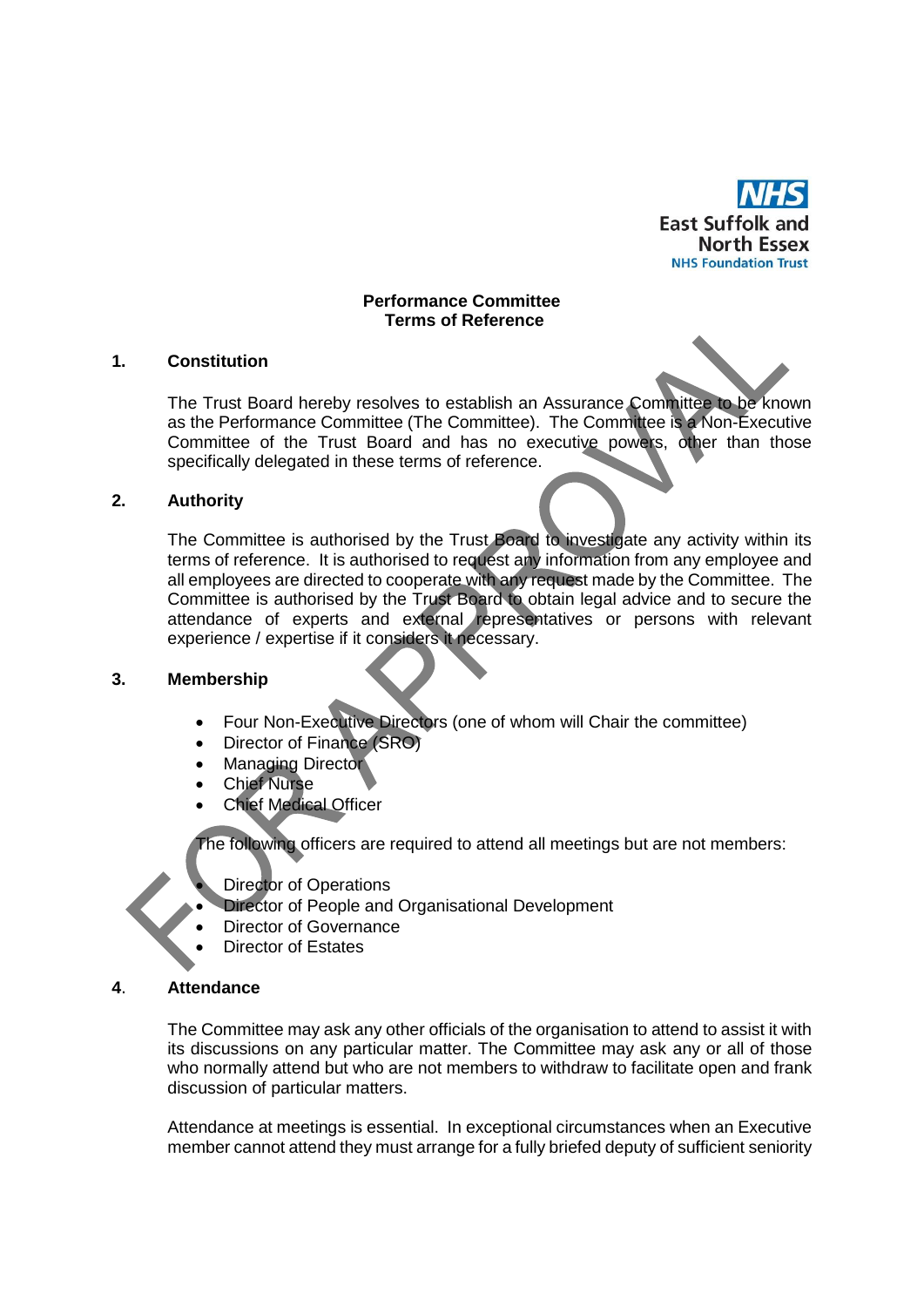to attend on their behalf. Members will be required to attend as a minimum 50% of the meetings per year.

## **5. Quorum**

The quorum necessary for the transaction of business shall be four members of whom at least two must be Non-Executive Directors and two Executive Director. A duly convened meeting of the Committee at which a quorum is present shall be competent to exercise all or any of the authorities, powers and discretions invested in, or exercised, by the Committee.

## **6. Frequency and Conduct**

The Committee shall operate as follows:

- The Committee will meet monthly until agreed otherwise
- Items for the agenda should be submitted to the Committee Secretary a minimum of 6 working days prior to the meeting. Papers on other matters will be put on the agenda only with the prior agreement of the Chair.
- Papers will be sent out by the Committee Secretary at least 3 working days before each meeting
- Membership and terms of reference will only be changed with the approval of the Committee, and ultimately the Trust Board
- The terms of reference of the Committee will be reviewed and agreed annually

# **7. Main Duties**

The Committee is authorised to ensure that the Trust's financial and performance strategies and underpinning policies, leadership and behaviours are aligned with the Trust's strategy and vision, with the aim of ensuring that effective governance, risk management and internal control systems are in place to ensure the achievement of sustainable performance.

The committee will consider all relevant risks within the Board Assurance Framework and corporate risk register as they relate to the remit of the committee, as part of the reporting requirements, and to report any areas of significant concern to the Audit and Risk Assurance Committee or the Board as appropriate. The committee will also recommend changes to the BAF relating to emerging risks and existing entries within its remit for the executive to consider.

### **8. Key responsibilities**

The key responsibilities of the Committee shall be to provide assurance to the board that the financial and operational performance is delivered in accordance with the agreed strategy, plans and trajectories, by: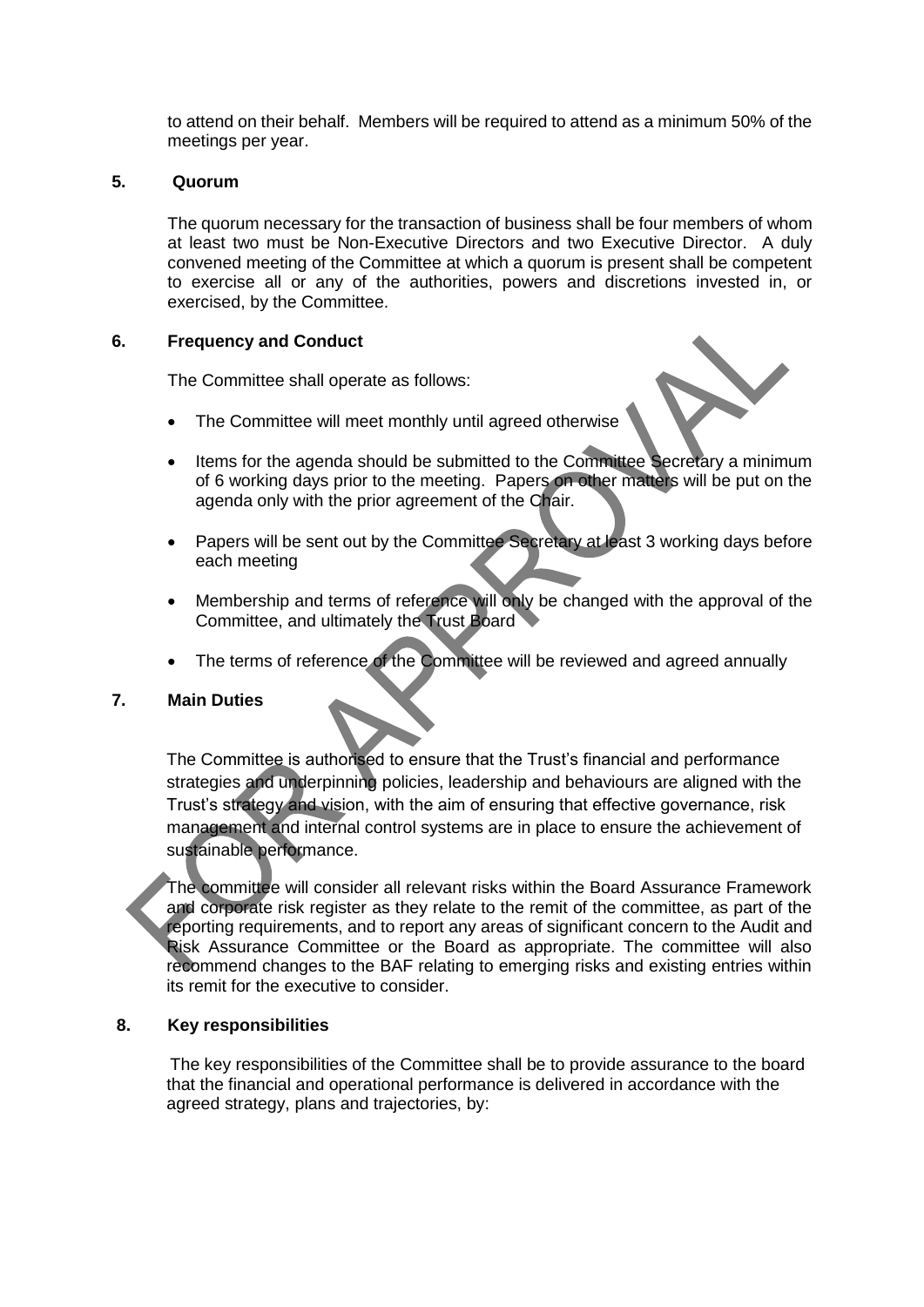- Overseeing the development and implementation of the financial and performance strategy, ensuring that it delivers the service objectives as set out in the Forward Plan and to ensure delivery of financial and performance targets.
- Monitoring delivery of the Trust's cost improvement and the development of efficiency and productivity processes.
- Overseeing the investment and borrowing strategy and policy, reviewing performance against treasury management benchmarks and targets and ensuring compliance with Trust policies and procedures in respect of limits, approved counterparties and types of investment
- Receiving and monitoring monthly reports on quality performance, noting any trends, exceptions and variances against plans on a Trust-wide and divisional basis and reviewing in detail any major performance variations, providing constructive challenge as appropriate.
- Receiving and monitoring monthly reports on financial performance, including cost improvement programmes and use of resources, noting any trends, exceptions and variances against plans on a Trust-wide and divisional basis and reviewing in detail any major performance variations as appropriate
- Receiving and monitoring monthly reports on operational performance, noting any trends, exceptions and variances against plans on a Trust-wide and divisional basis and reviewing in detail any major performance variations, providing constructive challenge as appropriate
- Receiving and monitoring monthly reports on workforce performance, noting any trends, exceptions and variances against plans on a Trust-wide and divisional basis and reviewing in detail any major performance variations, providing constructive challenge as appropriate.
- Overseeing the contracting and planning mechanisms in place with commissioners of healthcare to agree annual or longer term contracts as may be appropriate, seeking to ensure that any financial or operational risks arising from those contracts are identified and mitigated as appropriate.
- Advising the board of key strategic risks relating to performance and consider plans for mitigation, providing constructive challenge as appropriate.
- Advising the Board on the Trust's disclosure statement confirming compliance with national guidance relating to reference costs and the underlying process.

Overseeing arrangements for coding and ensuring coding quality.

# **9. Reporting and Monitoring Responsibilities**

Minutes will be prepared after each meeting of this Committee within 5 working days and circulated to members of the Committee and others as necessary once confirmed by the Chair of the Committee.

There should be a formal report of Chair's Key Issues [CKIs] from the committee to the next meeting of the Board of Directors. The Chair of the Committee shall draw to the attention of the Trust Board, in private or public as appropriate, any issues that require disclosure to the Board or require executive action. The speed of communication should be proportionate to the seriousness and likely impact of the issue.